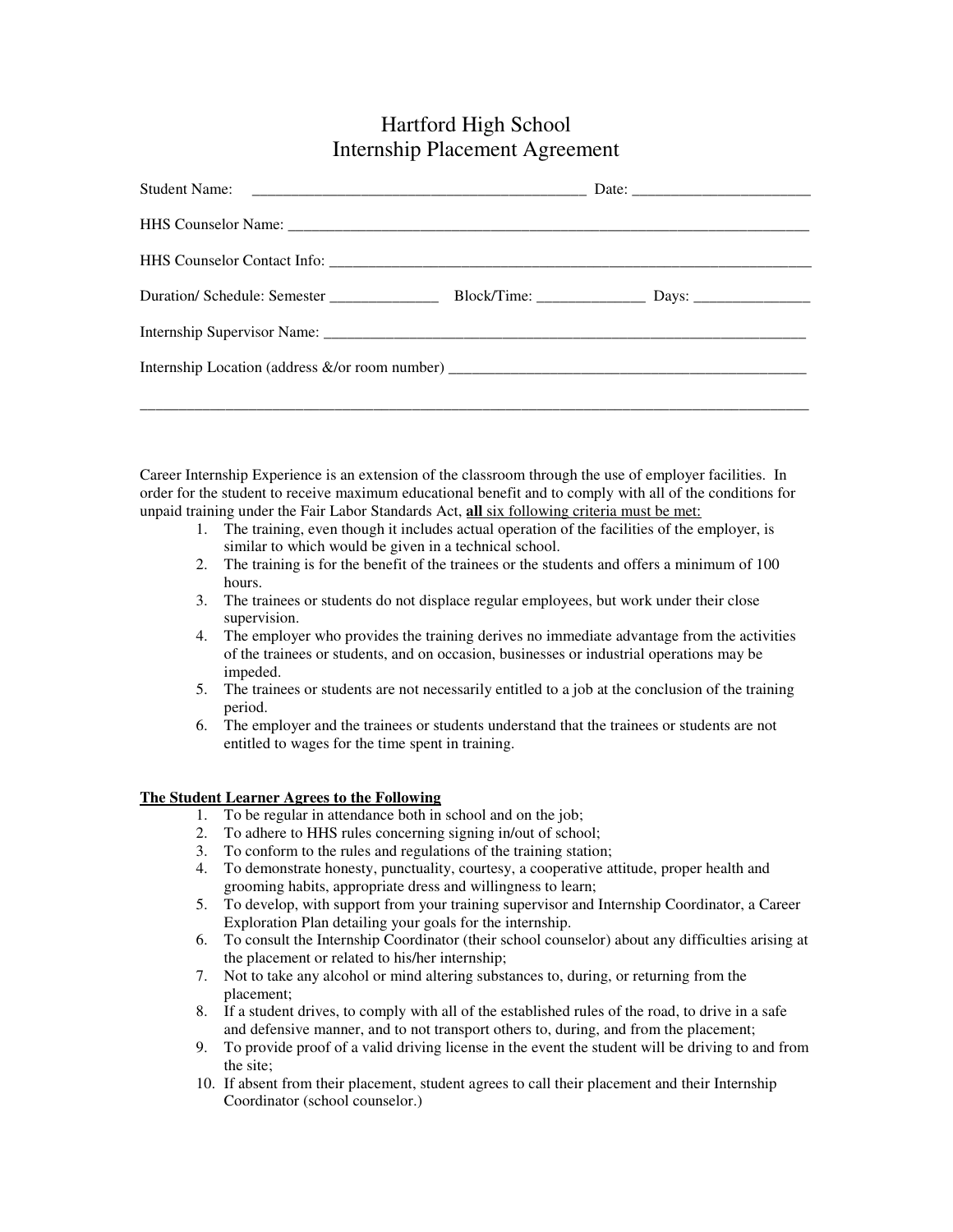#### **The Training Supervisor/ Employer Agrees To The Following:**

- 1. To provide a variety of work experiences for the student learner that will contribute to his/her career objectives;
- 2. To assist in the evaluation of the student learner;
- 3. To comply fully with the requirements of the Federal and State Fair Labor Standards Act in regard to student learners;
- 4. The employer will provide proper and adequate safety instruction and training in any and all areas, equipment and procedures that the student learner will encounter during his/her stay at the training/work site;
- 5. The employer will assist the student and Internship Coordinator in developing an adequate Career Exploration Plan as part of their learning experience;
- 6. Not to keep the student learner on the job more than 8 hours in any one day;
- **7. To call the HHS School Counseling Office in the event the student is absent and the absence is not a scheduled absence. Phone: (802) 295-8610)**

### **The Internship Coordinator Agrees To The Following:**

- 1. To see that the necessary related classroom instruction is provided;
- 2. To assist in the evaluation of the student learner;
- 3. To observe the student learner during the training session whenever possible;
- 4. To assist the supervisor in writing up an adequate Career Exploration Plan as part of the student's learning experience as required by Federal and State labor laws for student learners;

### **The Parent/Guardian Of The Student Learner Agrees To The Following:**

- 1. To encourage the student learner to carry out effectively his/her duties and responsibilities;
- 2. In the event that it is required permit the student learner to drive a personal vehicle to, during, and from the work site;
- 3. If student drives to placement, provide proof of minimum required auto Insurance as required by Statute;
- 4. Agrees to call the HHS office if the student is absent from school.

| Student                        | Date | Parent/Guardian             | Date |
|--------------------------------|------|-----------------------------|------|
| School Counselor               | Date | <b>Placement Supervisor</b> | Date |
| Hartford High School Principal | Date | Registrar                   | Date |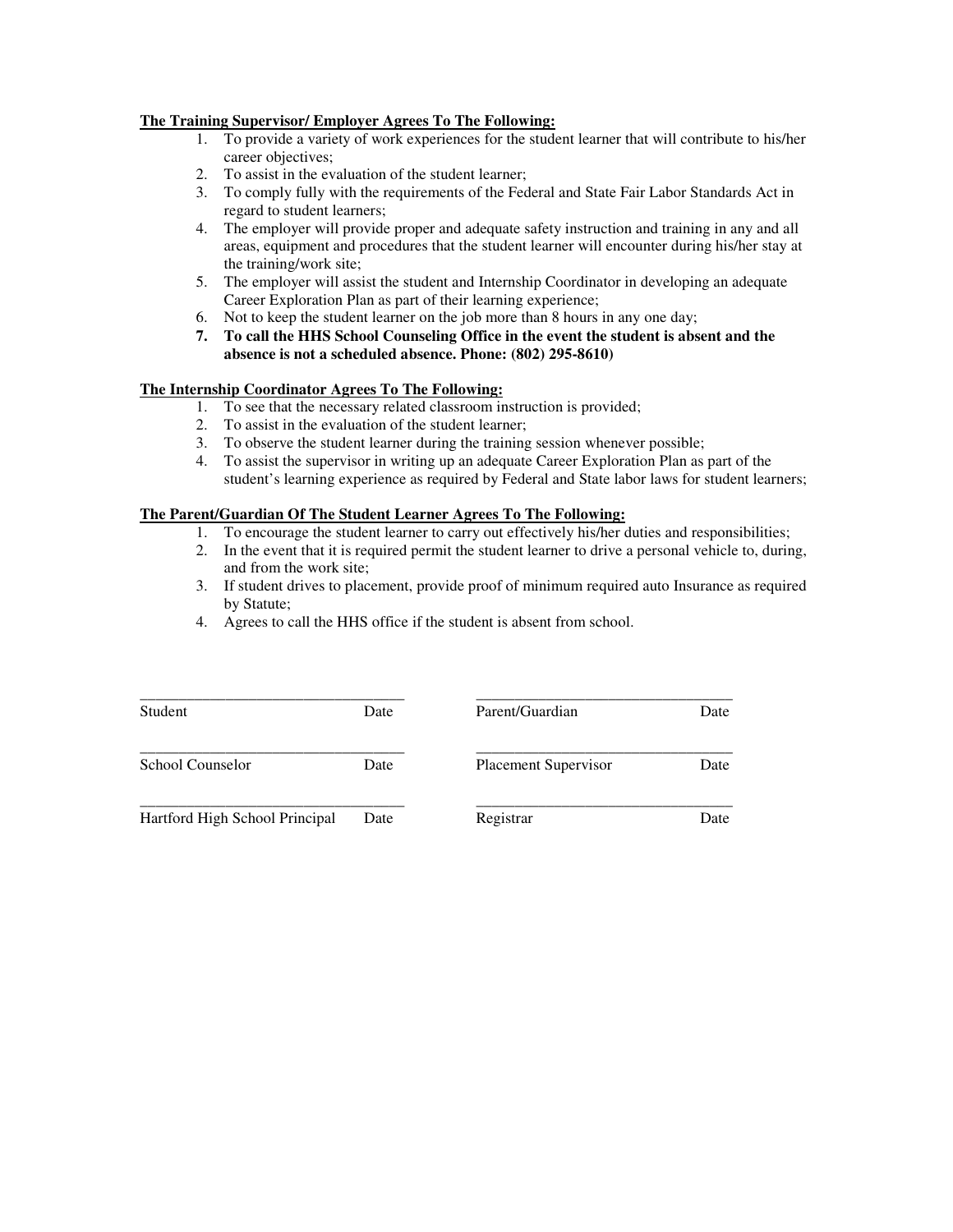# **Individual Career Education Plan**

Date:

The goals and objectives detailed below comprise the career education plan for:

**Student Name:** 

Hartford High School

Duration/ Schedule: Semester

**Business Name and Address:** 

My long-term career goal, as it relates to this internship placement its:

In order to work towards the career goal above, I will submit all assignments listed on the syllabus to my school counselor. In addition, I will work on the following goals with my Placement Supervisor:

Goal 1:

Specific Training Opportunity:

Specific Training Opportunity:

Specific Training Opportunity: